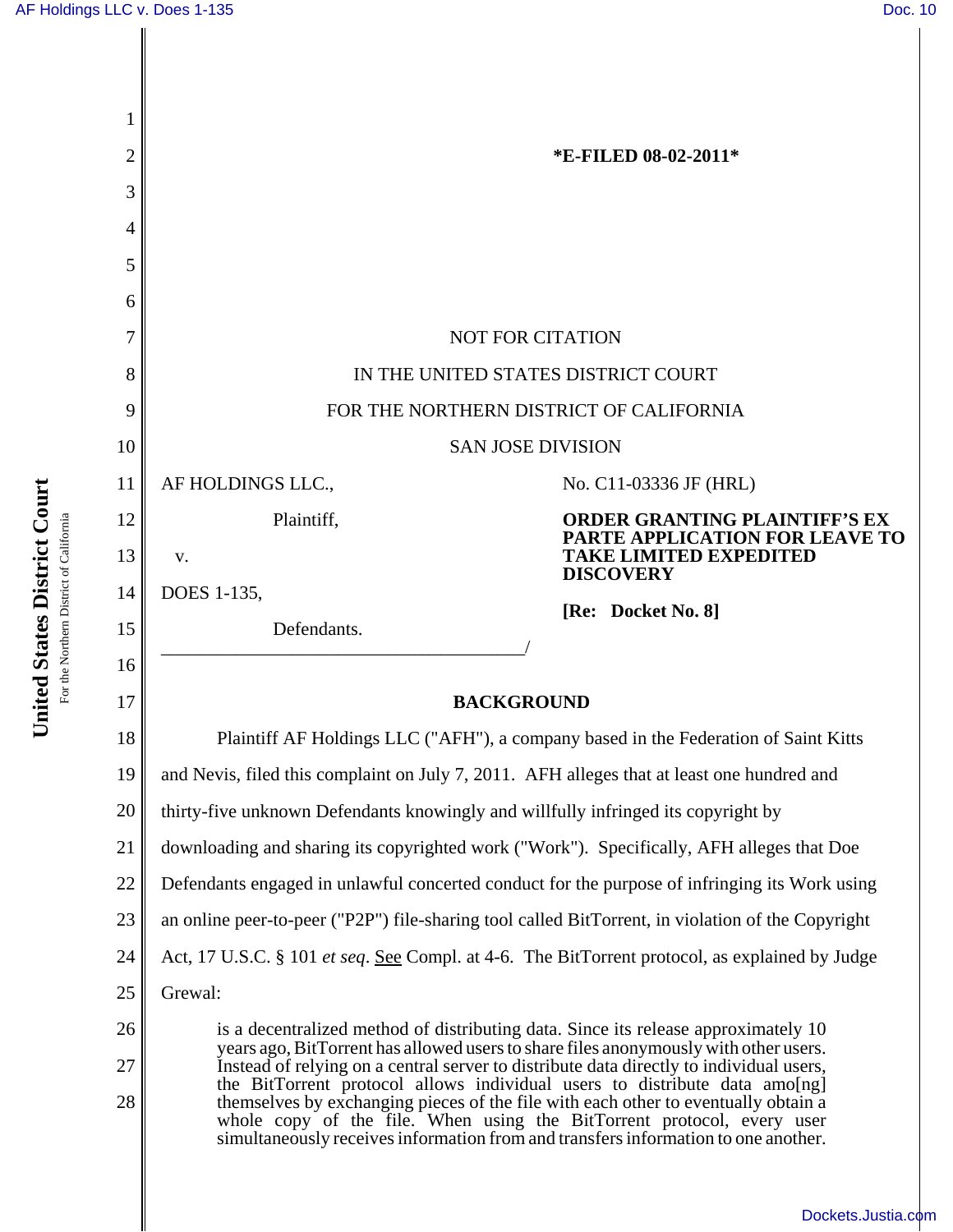In the BitTorrent vernacular, individual downloaders/distributors of a particular file are called "peers." The group of peers involved in downloading/distributing a particular file is called a "swarm." A server which stores a list of peers in a swarm is called a "tracker." A computer program that implements the BitTorrent protocol is called a BitTorrent "client."

The BitTorrent protocol operates as follows. First, a user locates a small "torrent" file. This file contains information about the files to be shared and about the tracker, the computer that coordinates the file distribution. Second, the user loads the torrent file into a BitTorrent client, which automatically attempts to connect to the tracker listed in the torrent file. Third, the tracker responds with a list of peers and the BitTorrent client connects to those peers to begin downloading data from and distributing data to the other peers in the swarm. When the download is complete, the BitTorrent client continues distributing data to the peers in the swarm until the user manually disconnects [from] the swarm or the BitTorrent client otherwise does the same.

10 Diabolic Video Productions, Inc. v. Does 1-2099, No. 10-CV-5865 (PSG), 2011 U.S. Dist.

11 LEXIS 58351, at \*3-4 (N.D. Cal. May 31, 2011). As AFH notes, the BitTorrent protocol

12 "necessitates concerted action by many people in order to disseminate files" without which it is

13 "impossible" for users to download files. Compl. at 3:5-9. As each new peer joins a swarm and

14 begins to download and share the designated file, the swarm grows larger and gains greater

15 efficiency. See Hansmeier Decl. at  $\P$  7. BitTorrent also allows users to exchange files without

16 having to disclose their identities, using only an Internet Protocol ("IP") address assigned to

17 them by their respective Internet Service Providers ("ISP"). See Compl. at 4.

18 19 20 21 22 AFH hired Media Copyright Group ("MCG"), a firm specializing in online piracy detection, to identify the IP addresses of individuals engaged in file-sharing of its copyrighted Work. See Hansmeier Decl. at  $\P$  12-20. MCG used proprietary forensic software to locate the swarms downloading and distributing AFH's Work and to identify the IP address of each user in the swarm, noting the date and time of the observed activity. See id., Compl. Ex. A.

23 24 25 26 27 28 AFH joined multiple Doe Defendants in this suit, claiming that P2P sharing of its copyrighted Work comprised a transaction or series of transactions and asserting common questions of law and fact among each Defendant. See Compl. at 3. Using the list of IP addresses, AFH seeks leave to subpoena the ISPs to identify each Doe Defendant's name, address, telephone number, email address, and Media Access Control information. Application at 24:6-16. AFH claims that it cannot identify Doe Defendants for purposes of service of

1

2

3

4

5

6

7

8

9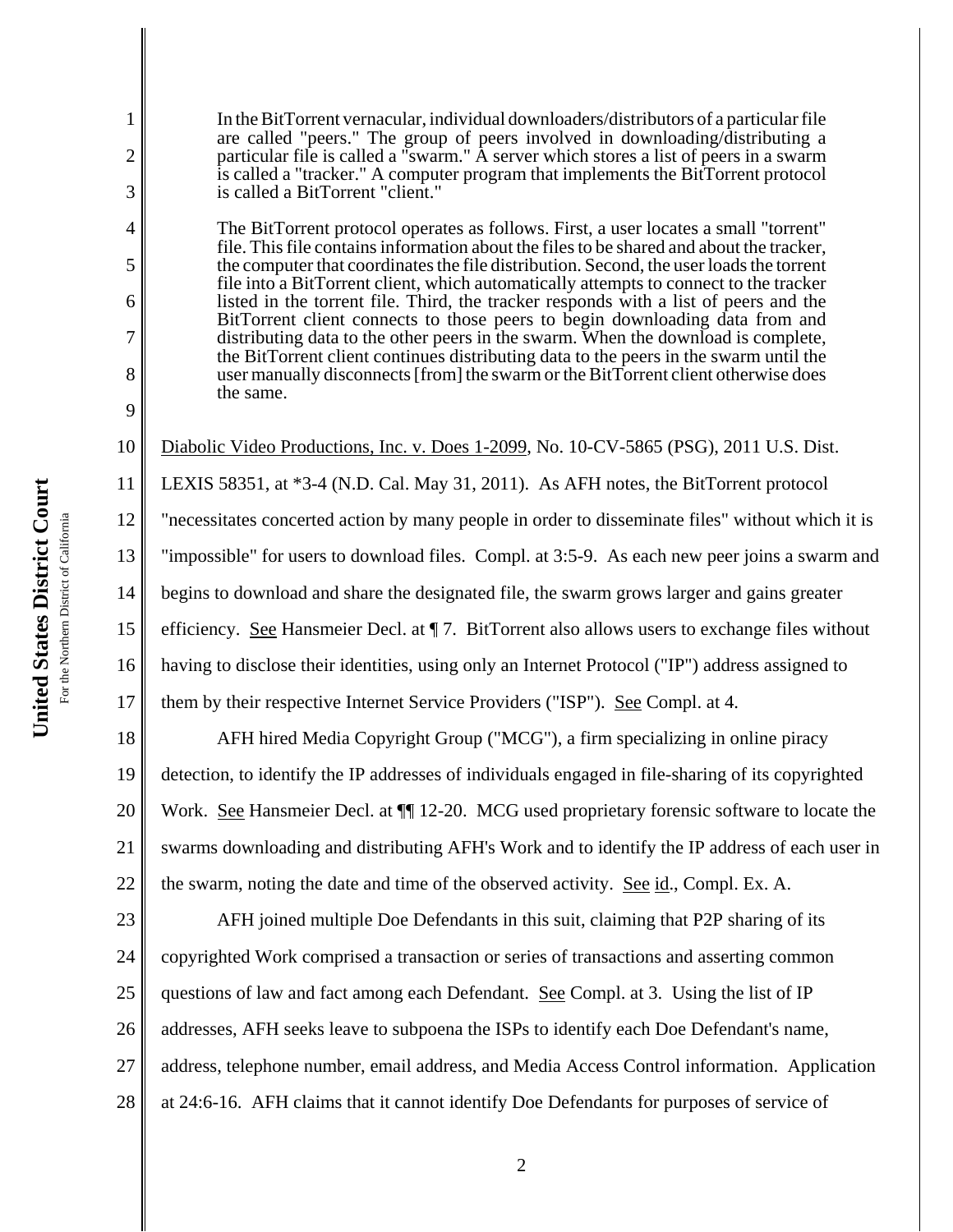3

1 2 process unless its Ex Parte Application for Leave to Take Limited Expedited Discovery ("Application") is granted.

## **LEGAL STANDARD**

4 5 6 7 8 9 10 11 12 Under Federal Rule of Civil Procedure 26(d), a court may authorize early discovery before the Rule 26(f) conference for the parties' convenience and in the interest of justice. FED. R. CIV. P.  $26(f)(1)$ , (2). Courts within the Ninth Circuit generally use a "good cause" standard to determine whether to permit such discovery. See, e.g., Apple Inc. v. Samsung Electronics Co., Ltd., No. 11–CV–01846 LHK, 2011 WL 1938154, at \*1 (N.D. Cal. May 18, 2011); Semitool, Inc. v. Tokyo Electron America, Inc., 208 F.R.D. 273, 276 (N.D. Cal. 2002). "Good cause may be found where the need for expedited discovery, in consideration of the administration of justice, outweighs the prejudice to the responding party." Semitool, 208 F.R.D. at 276.

13 14 15 16 17 18 19 20 21 22 23 24 25 26 While discovery normally only takes place after a defendant has been served, where the alleged tortious activity occurs entirely on-line, "[s]ervice of process can pose a special dilemma for plaintiffs ... because the defendant may have used a fictitious name and address in the commission of the tortious acts." Liberty Media Holdings, LLC v. Does 1-62, No. 11-CV-575 MMA (NLS), 2011 WL 1869923, at \*2 (S.D. Cal. May 12, 2011) (quoting Columbia Ins. Co. v. Seescandy.com, 185 F.R.D. 573, 577 (N.D. Cal. 1999)). In determining whether there is good cause to allow expedited discovery to identify anonymous Internet users named as Doe defendants, courts consider whether: (1) the plaintiff can identify the missing party with sufficient specificity such that the Court can determine that defendant is a real person or entity who could be sued in federal court; (2) the plaintiff has identified all previous steps taken to locate the elusive defendant; (3) the plaintiff's suit against defendant could withstand a motion to dismiss, and; (4) the plaintiff has demonstrated that there is a reasonable likelihood of being able to identify the defendant through discovery such that service of process would be possible. Seescandy.com, 185 F.R.D. at 578-80.

27

28

## **DISCUSSION**

AFH has met its burden as set forth above. First, AFH's agent MCG used its forensic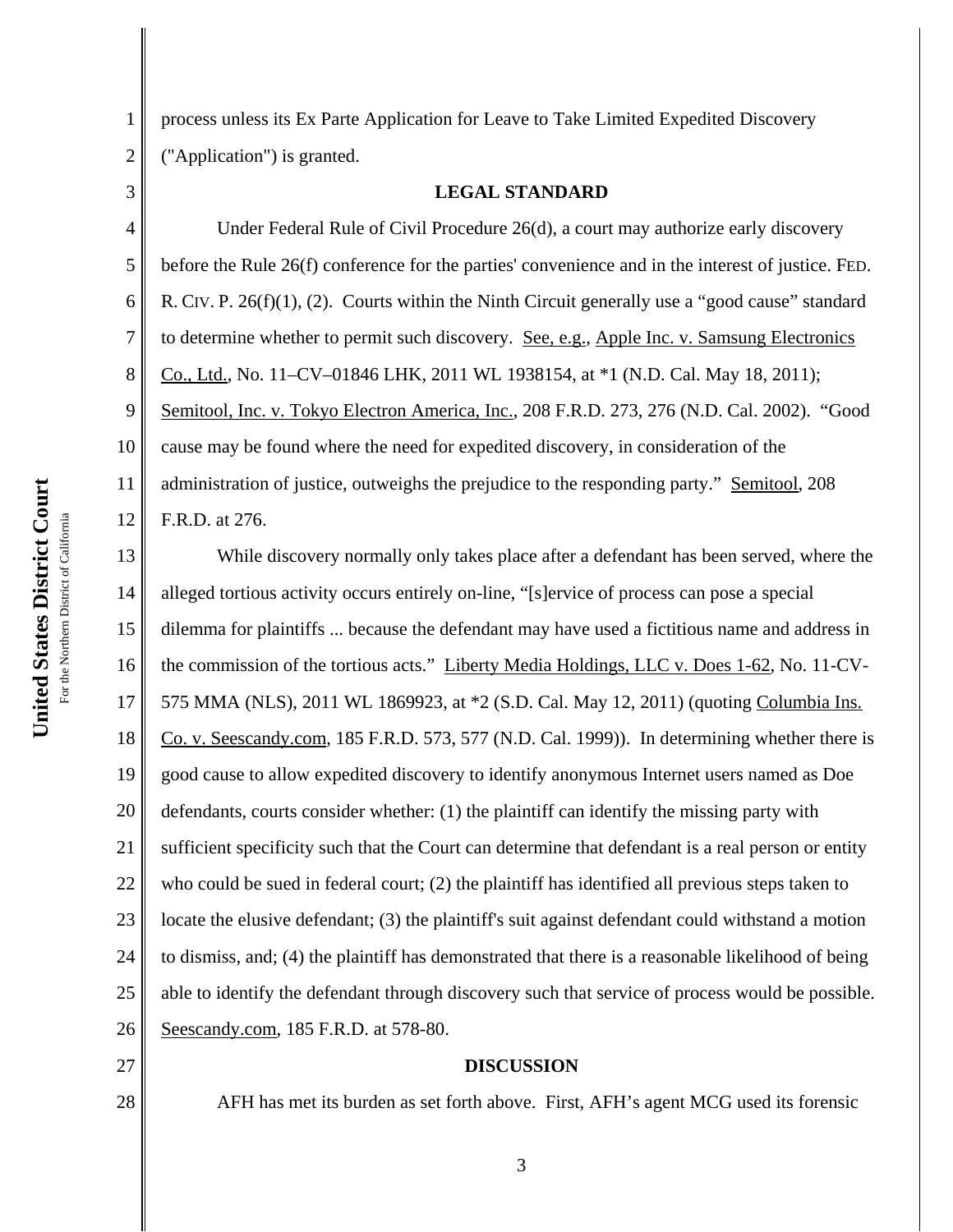1

2

5

7

23

24

25

26

27

28

3 4 6 software to identify the unique IP addresses of individuals engaged in P2P sharing of the Work, noting the date and time of this activity. See Hansmeier Decl. at  $\P$  15. The forensic analysis included verification of each IP address to ensure that it corresponded to users who actually reproduced and distributed the Work. See id. at  $\P$  18-20. Plaintiff also used "geolocation" technology to trace these IP addresses to a point of origin within the state of California. Compl. at ¶ 3. AFH has sufficiently shown that Doe Defendants are real persons likely residing in California who may be sued in this Court.

8 9 10 11 12 13 Second, AFH has taken reasonable steps to identify these Doe Defendants but has been unable to do so. MCG's investigation revealed only the IP addresses of Doe Defendants and their affiliated ISPs, noting the date and time of the observed activity. See Hansmeier Decl. at ¶¶ 15-18. AFH asserts that it has exhausted all other means of identifying Doe Defendants and that ultimate identification depends on a court order authorizing a subpoena of the ISPs. See Hansmeier Decl. at ¶ 21.

14 15 16 17 18 Third, this court is satisfied that AFH's complaint would likely withstand a motion to dismiss. AFH has sufficiently pled a prima facie case of copyright infringement under the Copyright Act, 17 U.S.C. § 101 *et seq*., and Doe Defendants, having engaged in the same transaction or series of transactions, share common questions of law and fact and are thus properly joined.

19 20 21 22 Fourth, AFH has shown that there is a reasonable likelihood that its requested discovery will lead to the identification of Doe Defendants. AFH asserts that ISPs assign a unique IP address to individual users and that an ISP retains records pertaining to those IP addresses for a limited period of time. Hansmeier Decl. at ¶¶ 16-17.

## **CONCLUSION**

Based on the foregoing, the Court GRANTS AFH's motion for expedited discovery. Accordingly, IT IS ORDERED THAT:

1. AFH may immediately serve Rule 45 subpoenas on the ISPs listed in Exhibit A to the Complaint to obtain information that will identify each Doe Defendant, including name, address, telephone number, email address, and media access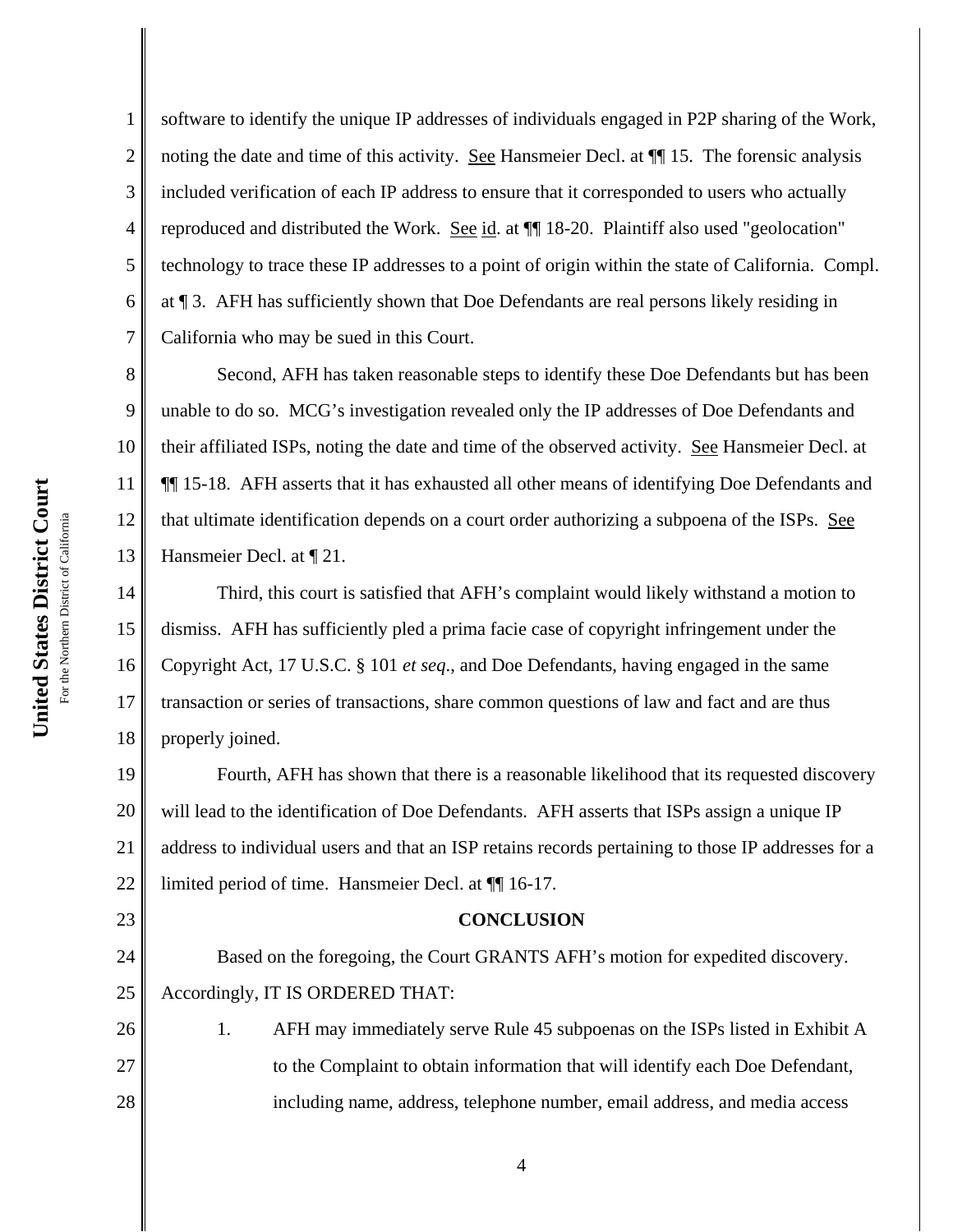| 1              |                  | control information. Each subpoena shall have a copy of this Order attached.      |  |
|----------------|------------------|-----------------------------------------------------------------------------------|--|
| $\overline{2}$ | 2.               | Each ISP will have 30 days from the date of service upon them to serve the        |  |
| 3              |                  | subscribers of the IP addresses with a copy of the subpoena and a copy of this    |  |
| $\overline{4}$ |                  | order. The ISPs may serve the subscribers using any reasonable means,             |  |
| 5              |                  | including written notice sent to the subscriber's last known address, transmitted |  |
| 6              |                  | either by first-class mail or via overnight service.                              |  |
| 7              | 3.               | Subscribers shall have 30 days from the date of service upon them to file any     |  |
| 8              |                  | motions in this court contesting the subpoena (including a motion to quash or     |  |
| 9              |                  | modify the subpoena). If that 30–day period lapses without a subscriber           |  |
| 10             |                  | contesting the subpoena, the ISPs shall have 10 days to produce the information   |  |
| 11             |                  | responsive to the subpoena to AFH.                                                |  |
| 12             | $\overline{4}$ . | The subpoenaed entity shall preserve any subpoenaed information pending the       |  |
| 13             |                  | resolution of any timely-filed motion to quash.                                   |  |
| 14             | 5.               | Any ISP that receives a subpoena pursuant to this Order shall confer with AFH     |  |
| 15             |                  | and shall not assess any charge in advance of providing the information           |  |
| 16             |                  | requested in the subpoena. Any ISP that receives a subpoena and elects to         |  |
| 17             |                  | charge for the costs of production shall provide AFH with a billing summary and   |  |
| 18             |                  | cost reports that serve as a basis for such billing summary and any costs claimed |  |
| 19             |                  | by such ISP.                                                                      |  |
| 20             | 6.               | AFH shall serve a copy of this order along with any subpoenas issued pursuant     |  |
| 21             |                  | to this order to the necessary entities.                                          |  |
| 22             | 7.               | Any information disclosed to AFH in response to a Rule 45 subpoena may be         |  |
| 23             |                  | used by AFH solely for the purpose of protecting its rights as set forth in its   |  |
| 24             |                  | complaint.                                                                        |  |
| 25             |                  | IT IS SO ORDERED.                                                                 |  |
| 26             | DATED:           | August 2, 2011                                                                    |  |
| 27             |                  |                                                                                   |  |
| 28             |                  | ES MAGISTRATE JUDGE                                                               |  |
|                |                  |                                                                                   |  |

United States District Court **United States District Court** For the Northern District of California For the Northern District of California

 $\blacksquare$